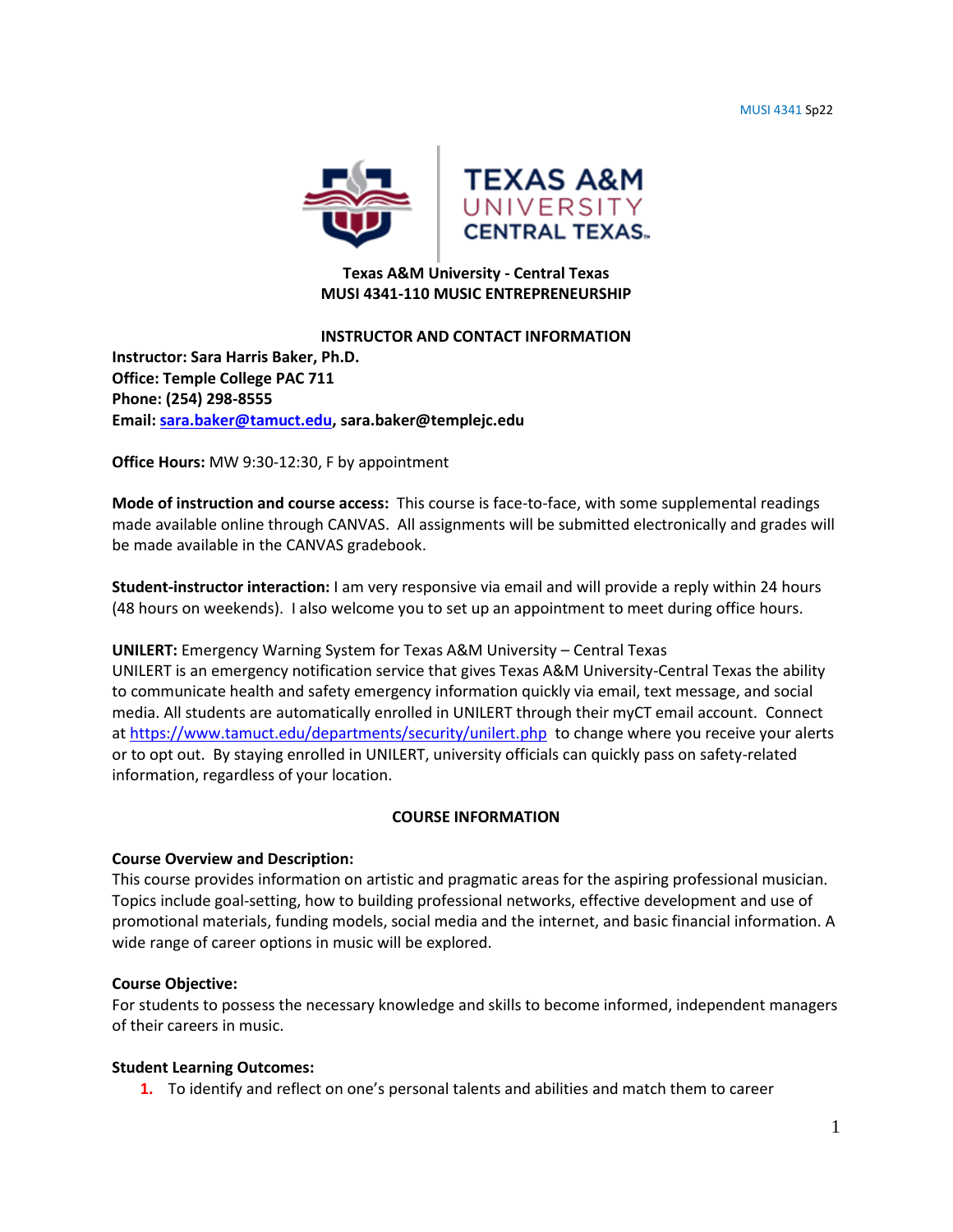opportunities in music.

- **2.** To market one's personal talents and abilities to maximize opportunities in the music field.
- **3.** To develop a portfolio of written and media content to help acquire jobs in music.
- **4.** To facilitate the business and financial aspects of being a musician including contracts and taxes.

#### **Required Reading and Textbook(s):**

Beeching, A.M. (2020). *Beyond Talent: Creating a Successful Career in Music* (3rd Ed.). New York, NY: Oxford University Press.

#### **COURSE REQUIREMENTS**

#### **Course Requirements:**

Personal Mission Statement (5%) Due January 20 Resume/C.V. (5%) Due January 25 Personal Schedule (5%) Due January 27 Networking Map (5%) Due Feb. 3 Promo Kit (5%) Due Feb. 8 Demo Recording (5%) Due Feb. 17 Design Business Social Media Account (5%) Due Feb. 24 Booking Pitch email (5%) Due March 3 Sample Press Release (5%) Due March 10 Mock Program (5%) Due March 24 Personal Budget (5%) Due April 14 Taxes "Quick Facts" Sheet (5%) Due April 21 Fundraising Letter (5%) Due April 28 Personal Career "Pie" (5%) Due May 5 Final Project: Fully Developed Website or Business Plan (30%) Due May 10

### **Grading Criteria Rubric and Conversion**

Weekly Assignments 70% Final Project 30%

 $A = 90 - 100%$  $B = 80 - 89%$  $C = 70 - 79%$  $D = 60 - 69%$  $F = 0 - 59%$ 

#### **Posting of Grades:**

 Grades will be posted in the CANVAS gradebook. Most assignments will take no longer than a week to be graded, though in-depth assignments may require more time.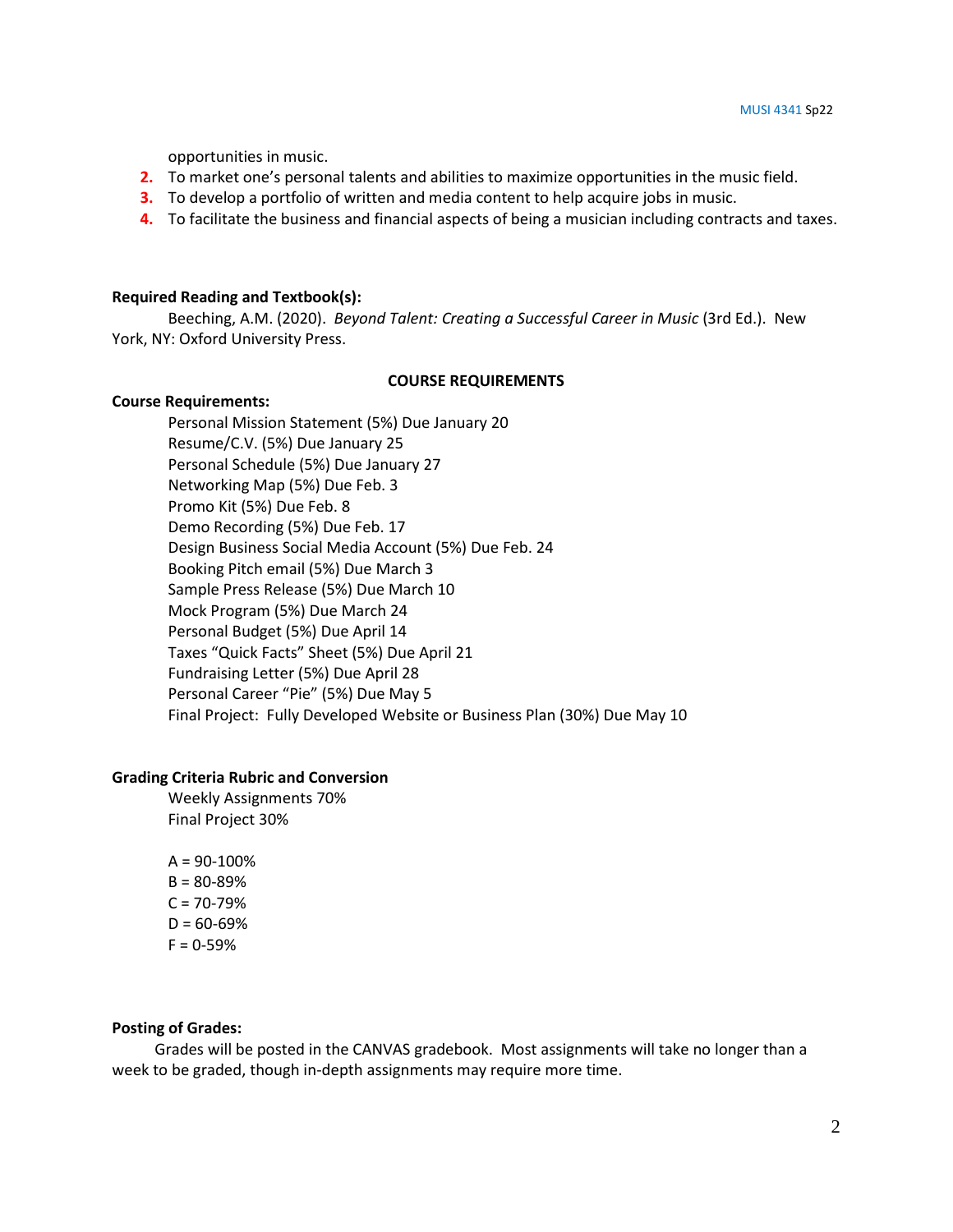### **COURSE OUTLINE AND CALENDAR**

### **Complete Course Calendar**

Week 1 – What is Music Entrepreneurship? *Beeching, Ch. 1-2 and "Interlude"*

Week 2 – Time Management *Beeching Ch. 3*

- Week 3 Networking and Interviews *Beeching Ch. 4*
- Week 4 Self-promotion and Branding *Beeching Ch. 5* **NO CLASS FEB 10**

Week 5 – Audio/Video Recording *Beeching Ch. 6*

- Week 6 Social Media and Public Persona *Beeching Ch. 7 pp 92-94, 100-107*
- Week 7 Booking Gigs *Beeching Ch. 8, 12*
- Week 8 Working with the Press *Beeching Ch. 9* **NO CLASS MARCH 14-18**
- Week 9 Programming and Performance *Beeching Ch. 10-11*
- Week 10 Web Site Basics *Beeching Ch. 7 pp. 94-99, supplement*
- Week 11 Business Plan Basics *Cutler pp. 43-48 (in CANVAS)*
- Week 12 Personal Budget Basics *Beeching Ch. 13 (pp. 210-221)*
- Week 13 Taxes for Performing Artists *Beeching Ch. 13 (pp. 222-228), Ricker Ch. 8 (in CANVAS), [www.irs.gov](http://www.irs.gov/) IRS Form 2016*
- Week 14 Fundraising *Beeching Ch. 14*
- Week 15 Career Options *Beeching Ch. 15*
- Week 16 Final Projects Due

## **TECHNOLOGY REQUIREMENTS AND SUPPORT**

**Technology Requirements.** You must have access to a computer and stable internet as well as a browser that supports CANVAS. In addition, you should have basic word processing and data processing software – either Microsoft Office Word/Excel/Powerpoint, or Google Docs/Pages/Slides.

**Technology Support.** For technology issues, students should contact Help Desk Central.

24 hours a day, 7 days a week:

Email: helpdesk@tamu.edu Phone: (254) 519-5466

Web Chat[: http://hdc.tamu.edu](http://hdc.tamu.edu/)

*When calling for support please let your support technician know you are a TAMUCT student.* For issues related to course content and requirements, contact your instructor.

## **COURSE AND UNIVERSITY PROCEDURES AND POLICIES**

**Drop Policy.** If you discover that you need to drop this class, you must go to the Registrar's Office and complete a Drop Request Form. Professors **cannot** drop students; this is always the responsibility of the student. The Registrar's Office will provide a deadline on the University Calendar for which the form must be returned, completed and signed. Once you return the signed form to the Registrar's Office and wait 24 hours, you must go into Warrior Web and confirm that you are no longer enrolled. If you still show as enrolled, FOLLOW-UP with the Registrar's Office immediately. You are to attend class until the procedure is complete to avoid penalty for absence. Should you miss the deadline or fail to follow the procedure, you will receive an F in the course, which may affect your financial aid.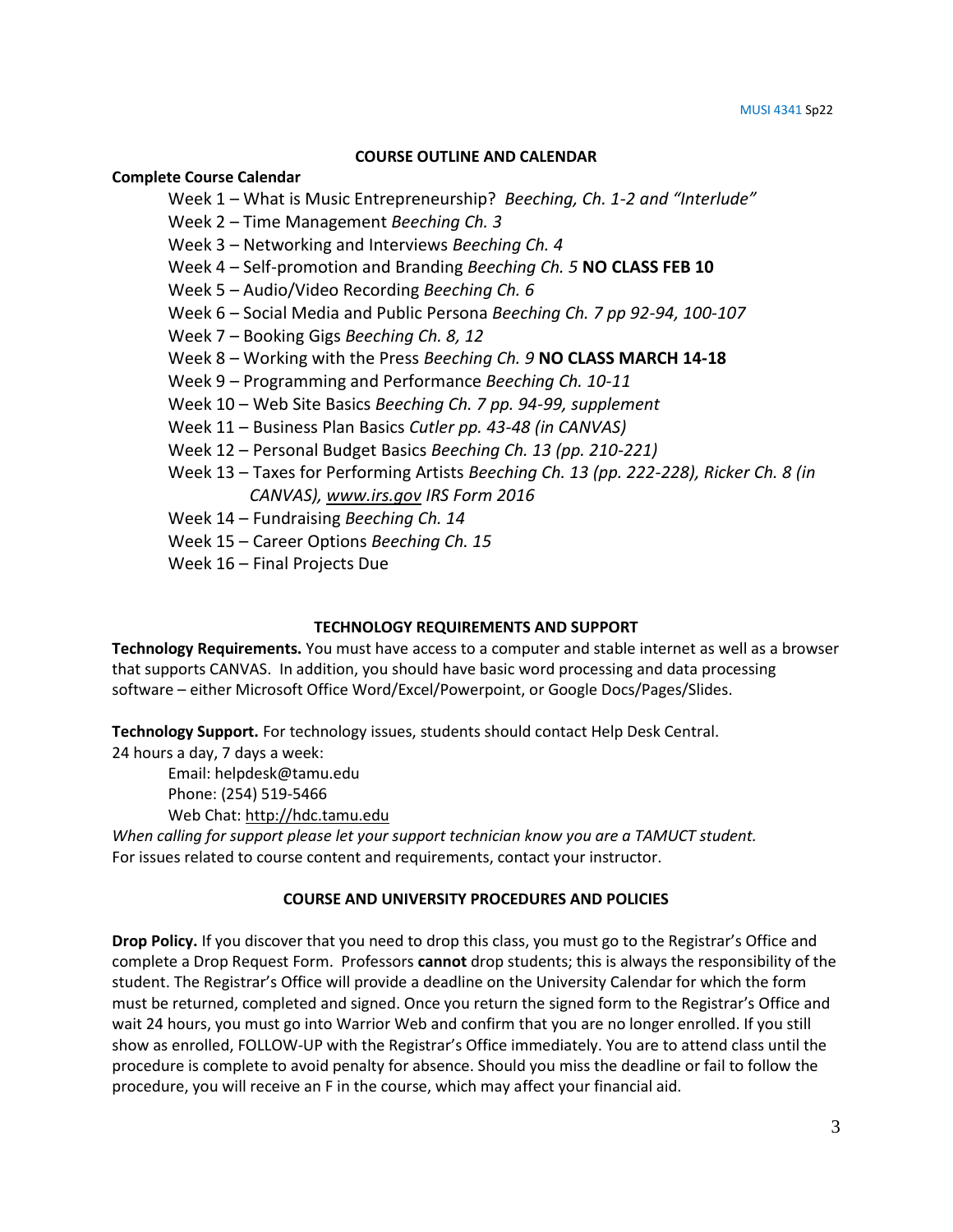**Academic Integrity.** Texas A&M University -Central Texas values the integrity of the academic enterprise and strives for the highest standards of academic conduct. A&M-Central Texas expects its students, faculty, and staff to support the adherence to high standards of personal and scholarly conduct to preserve the honor and integrity of the creative community. Academic integrity is defined as a commitment to honesty, trust, fairness, respect, and responsibility. Any deviation by students from this expectation may result in a failing grade for the assignment and potentially a failing grade for the course. Academic misconduct is any act that improperly affects a true and honest evaluation of a student's academic performance and includes, but is not limited to, cheating on an examination or other academic work, plagiarism and improper citation of sources, using another student's work, collusion, and the abuse of resource materials. All academic misconduct concerns will be reported to the university's Office of Student Conduct. Ignorance of the university's standards and expectations is never an excuse to act with a lack of integrity. When in doubt on collaboration, citation, or any issue, please contact your instructor before taking a course of action.

**Access & Inclusion**. At Texas A&M University – Central Texas, we value an inclusive learning environment where every student has an equal chance to succeed and has the right to an education that is barrier-free. The Office of Access & Inclusion is responsible for ensuring that students with a disability enjoy equal access to the University's programs, services and activities. Some aspects of this course or the way the course is taught may present barriers to learning due to a disability. If you feel this is the case, please contact Access & Inclusion at (254) 501-5831 in Warrior Hall, Ste. 212. For more information, please visit their website at<https://www.tamuct.edu/departments/access-inclusion/> Any information you provide is private and confidential and will be treated as such.

**Tutoring.** Tutoring is available to all TAMUCT students, both on-campus and online. Subjects tutored include Accounting, Finance, Statistics, Mathematics, and Study Skills. Tutors are available at the Tutoring Center in Warrior Hall, Suite 111.

If you have a question regarding tutor schedules, contact information, need to schedule a tutoring session, are interested in becoming a tutor, or any other question, contact Academic Support Programs at 254-519-5796, or by emailing Kim Wood a[t k.wood@tamuct.edu](mailto:k.wood@tamuct.edu)

Chat live with a tutor 24/7 for almost any subject on your computer! Tutor.com is an online tutoring platform that enables TAMUCT students to log-in and receive FREE online tutoring and writing support. This tool provides tutoring in Mathematics, Chemistry, Physics, Biology, Spanish, Calculus, and Statistics. To access Tutor.com, click on<https://www.tamuct.edu/departments/academicsupport/tutoring.php>

**University Writing Center.** Located in 416 Warrior Hall, the University Writing Center (UWC) at Texas A&M University-Central Texas is a free workspace open to all TAMUCT students from 11am-6pm Monday-Thursday. Students may arrange a one-on-one session with a trained and experienced writing tutor by visiting the UWC during normal operating hours (both half-hour and hour sessions are available). Tutors are prepared to help writers of all levels and abilities at any stage of the writing process.

While tutors will not write, edit, or grade papers, they will assist students in developing more effective composing practices. By providing a practice audience for students' ideas and writing, our tutors